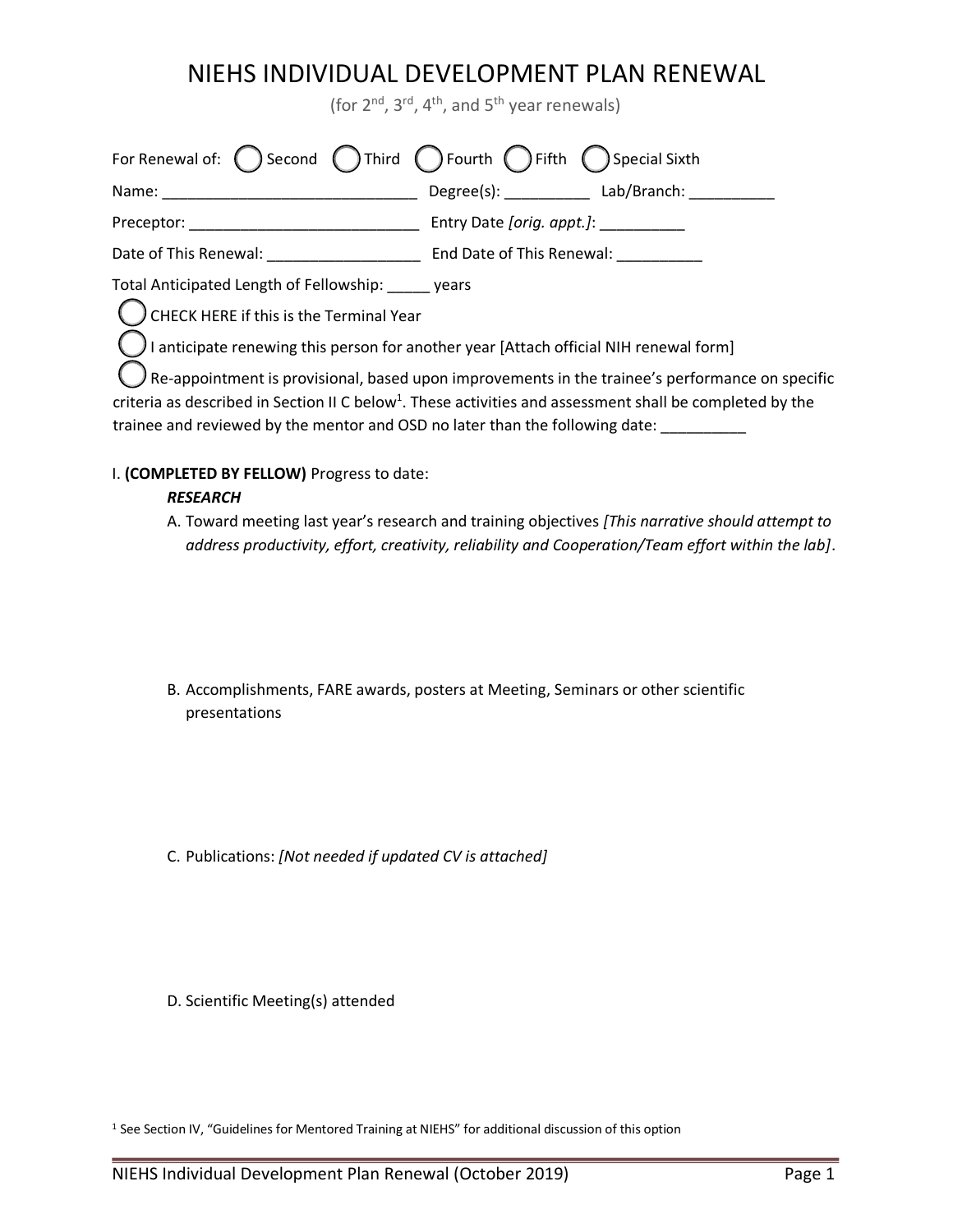(for  $2^{nd}$ ,  $3^{rd}$ ,  $4^{th}$ , and  $5^{th}$  year renewals)

#### *CAREER*

A. Career Plans [e.g., career paths explored, informational interviews conducted]

B. Career Development Activities [e.g., courses, teaching, committees, outreach]

### II. **(COMPLETED BY MENTOR)** Annual Review of Progress

A. Method of Review [check all that apply]

Public seminar to Lab or Branch

Private seminar to Lab or Branch PI's

Written annual report [attach]

- Private discussion(s) with Preceptor
- B. Status of Review [check one]
	- Has made satisfactory progress in all areas
	- Improvements required in certain areas (attach narrative describing needed improvements).

Unsatisfactory progress requiring evaluation of renewal status

complete Section II.C.

C. Activities are required due to unsatisfactory progress.

List specific criteria or experiments required for review and evaluation. Use a separate document if needed, and attach to this form as an Appendix:

D. Re-evaluation following activities of Section C

Performance has improved and annual reappointment is warranted

Performance was not acceptable. Notice of termination is warranted

This decision was reached on [date]: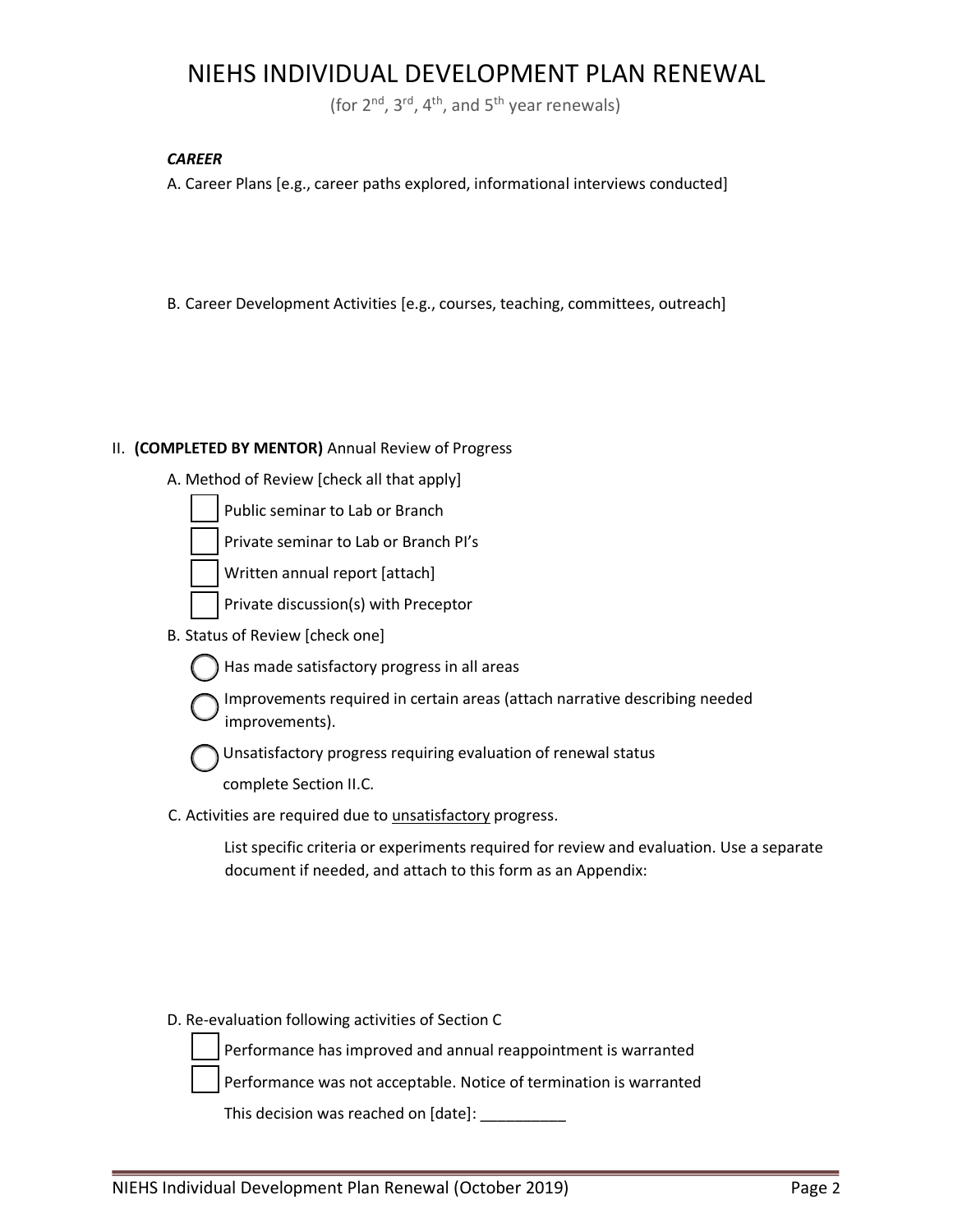(for  $2^{nd}$ ,  $3^{rd}$ ,  $4^{th}$ , and  $5^{th}$  year renewals)

E. Dismissal from current laboratory [approved by  $SD$ ]

| Fellow notified of termination on [date]                           | to be effective in<br>months |  |
|--------------------------------------------------------------------|------------------------------|--|
| Fellow will be placed with a different mentor no later than [date] |                              |  |

### III. *[Optional]* Self-Assessment

A. Recommendation to revisit values, interests, skills, gaps in knowledge [useful tool found at http://myIDP.sciencecareers.org]

### IV. **(COMPLETED BY FELLOW**) Training objectives for the next year:

### *RESEARCH*

- A. Current projects to be continued:
- B. Activities to be completed:
- C. Projects to be initiated:
- D. Scientific Meeting(s) to attend:

E. Other: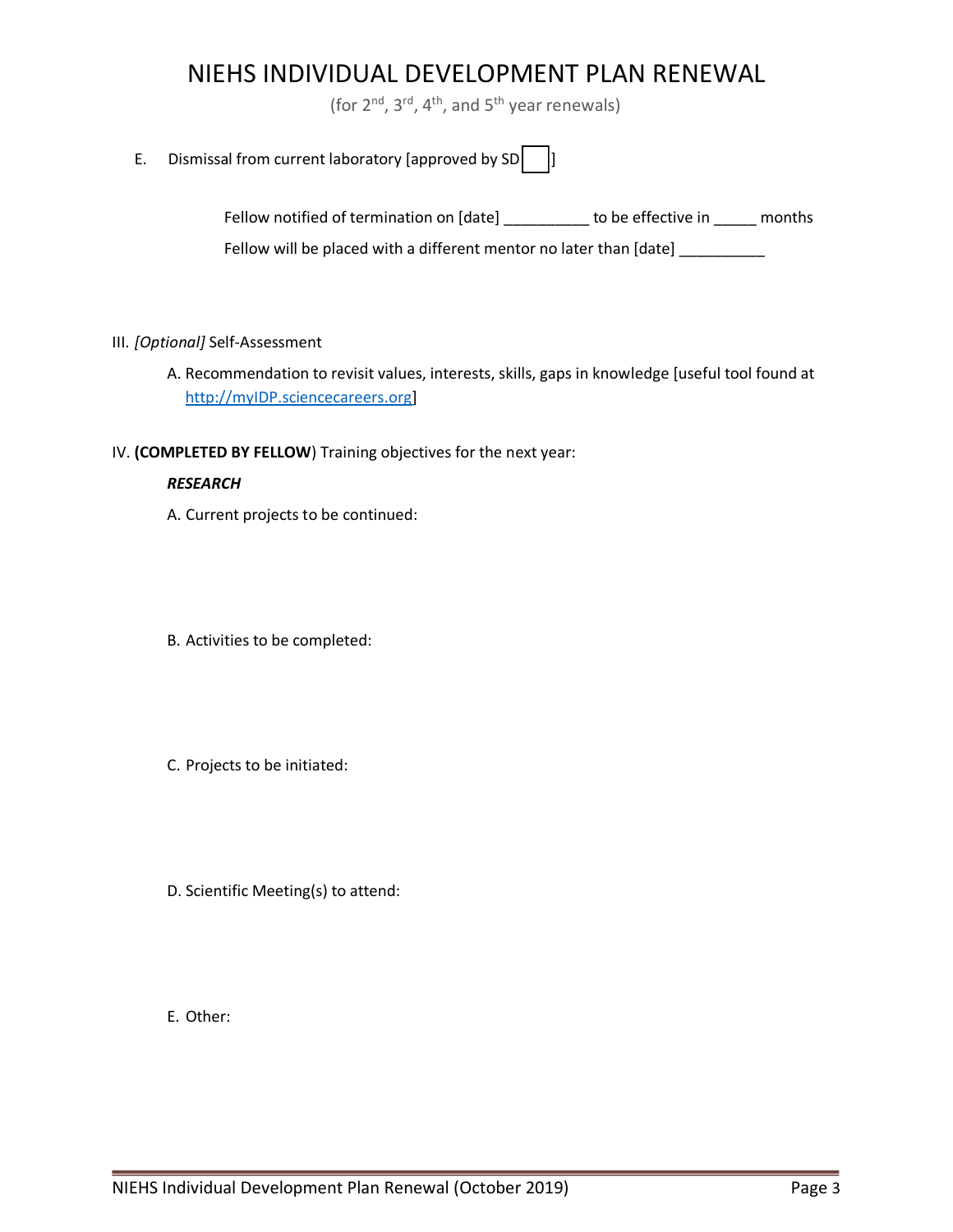(for  $2^{nd}$ ,  $3^{rd}$ ,  $4^{th}$ , and  $5^{th}$  year renewals)

#### *CAREER*

A. Career paths to explore [e.g., career paths explored, informational interview activities]

B. Career development activities to undertake [e.g., courses, teaching, committees, outreach, shadowing, volunteering]

### V. **(COMPLETED BY FELLOW)** Mentorship

A. Identification of Second Mentor *[not necessarily scientific]*

Name:

Affiliation *(Lab/Branch, University, Professional Organization, etc.)*: \_\_\_\_\_\_\_\_\_\_\_\_\_\_\_\_\_

Comments about communication with Second Mentor:

B. Fellow's plans to mentor someone (ex: summer student)

VI: Other Expectations:

A. **Regarding Fellow** (ex: time management, work schedule, vacations, holidays, productivity, cooperativity, initiative, etc.)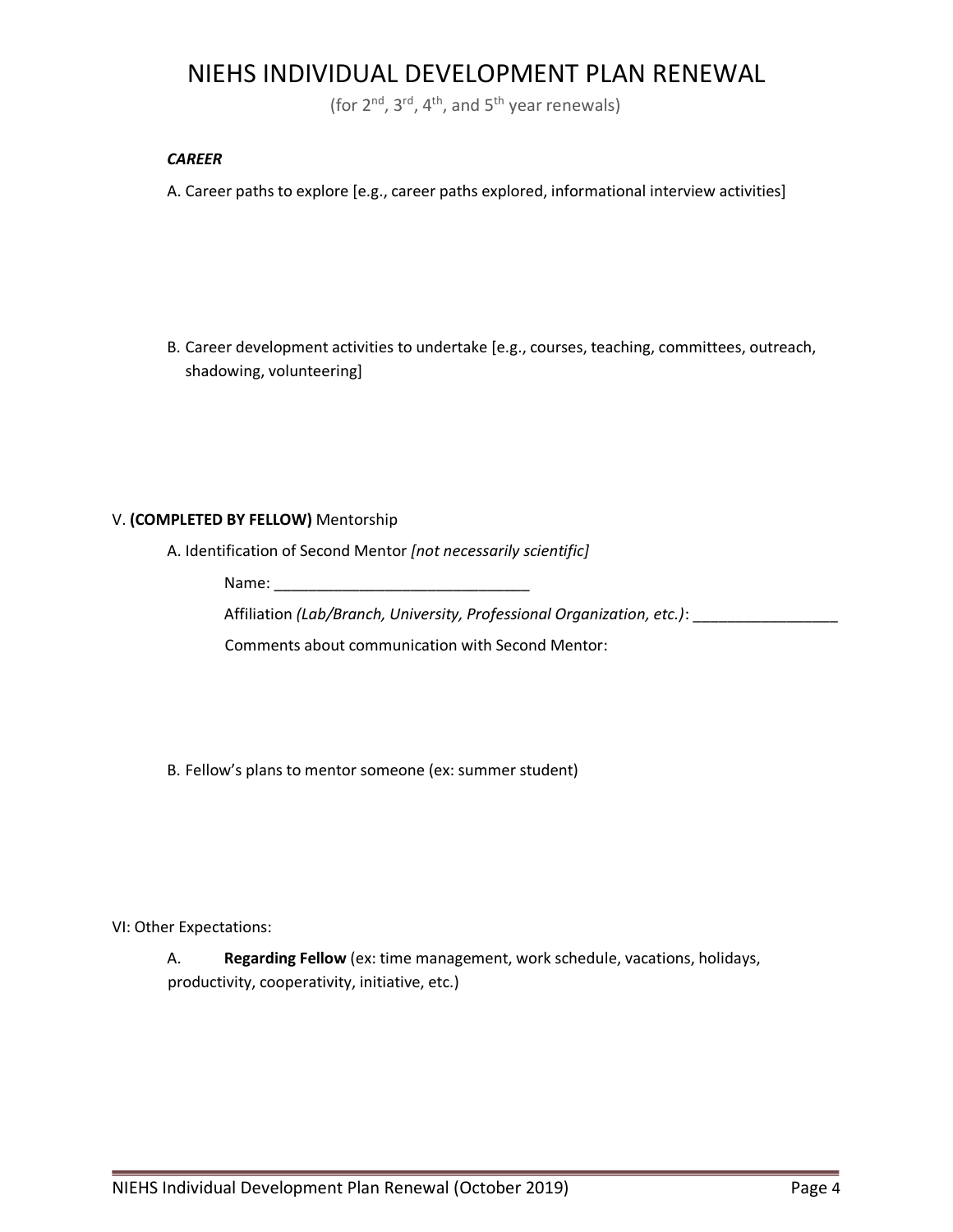(for  $2^{nd}$ ,  $3^{rd}$ ,  $4^{th}$ , and  $5^{th}$  year renewals)

 B. **Regarding Mentor** (ex: availability, guidance in skill development, use of active questioning to guide a mentee towards a solution, etc. See <u>[Nature's Guide for Mentors](https://www.nature.com/articles/447791a)</u>)

VII. Responsible Conduct of Research (RCR)

| <b>REQUIRED TRAINING</b>                                                                                                                                                                     | <b>CREDIT</b><br><b>HOURS</b> | <b>DATE OF</b><br><b>COMPLETION</b> |
|----------------------------------------------------------------------------------------------------------------------------------------------------------------------------------------------|-------------------------------|-------------------------------------|
| Responsible Conduct of Research: Online training module<br>within 3 weeks of arrival                                                                                                         | 1 hour                        |                                     |
| Annual Review of Ethics Cases: Institute facilitated review of<br>cases identified for that year, to be arranged by David Resnik,<br>J.D., Ph.D.                                             | 1 hour                        |                                     |
| Discussion of Ethical Research Practices: Institute offered in-person<br>discussions to be arranged by NIEHS Bioethicist, David Resnik, J.D.,<br>Ph.D.                                       | 6 hours                       |                                     |
| <b>ELECTIVE TRAINING</b>                                                                                                                                                                     | <b>CREDIT</b><br><b>HOURS</b> | <b>DATE OF</b><br><b>COMPLETION</b> |
| Research Mentor Training (RMT): Offered annually (in May & June)<br>by the Office of Fellows' Career Development                                                                             | 3 hours                       |                                     |
| <b>Introduction to "My Laboratory":</b> Training by Mentor in lab<br>group meeting. Lab head spends one group meeting going<br>over expectations for behavior, record keeping, etc.          | 1 hour                        |                                     |
| Additional elective training choices:<br>(such as Reproducibility Training) or courses offered by<br>the NIH library; specific courses tailored for clinical<br>trainees; Bioethics lectures | 1 hour                        |                                     |